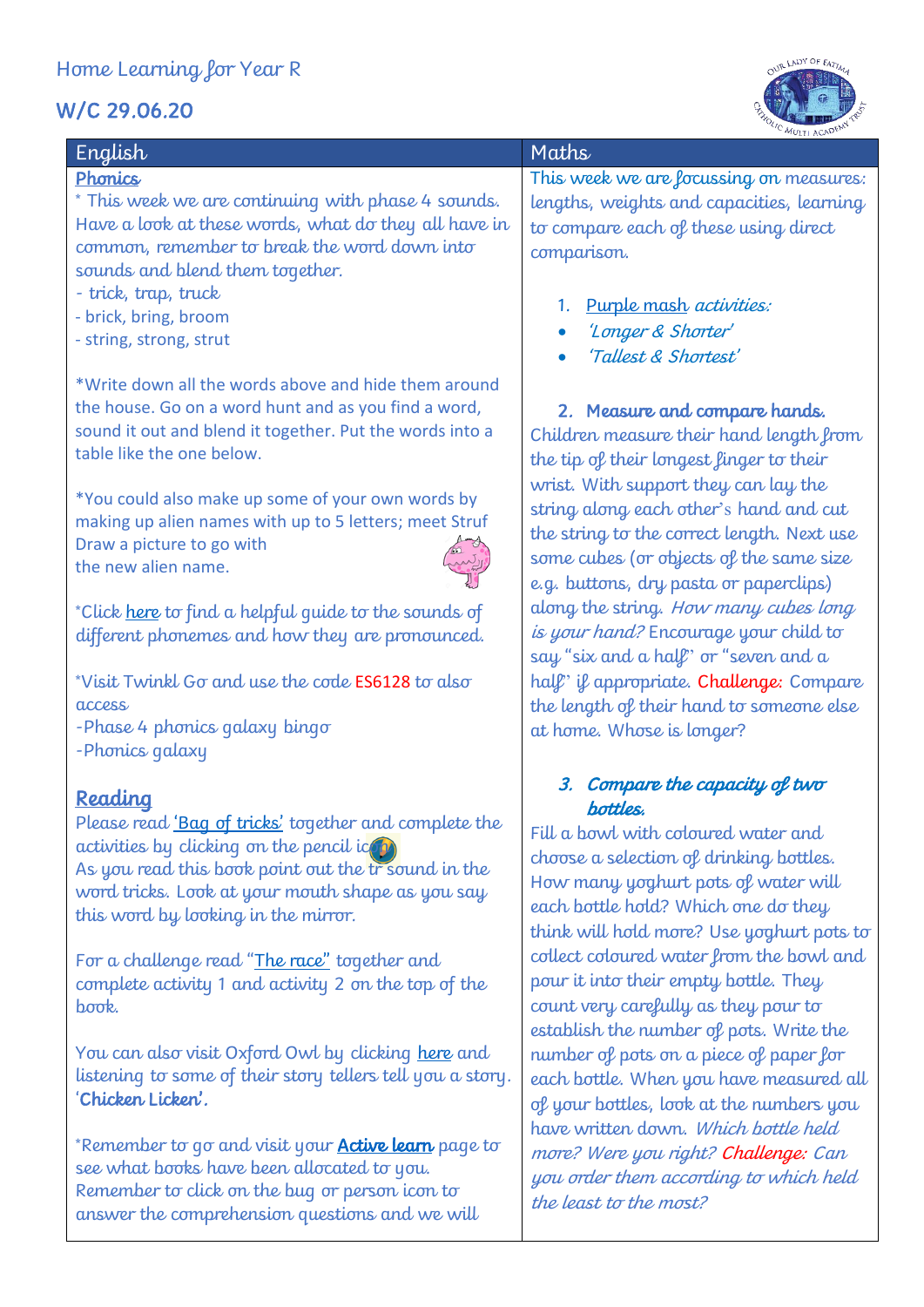award you with house points for your team. Happy reading.

## **Writing**

\*Write down two of your tricky words on a label. Whilst you are reading 'one of the books above, see how many times your words appear.

\*Design a healthy snack and draw pictures or write instructions in order, showing someone else how to make your healthy snack. Remember when you are making instructions to number each one.

\*For your sports week events you will need certificates for your family members. Print off the ones below for you to fill in or design your own.

\*Make a small book using a few pages and folding it in half. Make a fact book about your favourite athlete.

- 4. Make your own balancing scale. You will need; one plastic coat hanger, string, 2 plastic cups.
- Make holes in 2 small paper cups. Punch 3 holes in each cup.
- Cut 3 pieces of string for each cup. Make sure they are the same length.
- Attach each piece of string through each hole.
- When all 3 pieces of string are attached to the first cup secure all pieces together in a knot.
- Repeat for the second cup.
- Hang from either end of the coat hanger.
- You are now ready to test out your balancing scale.



5. Can you weigh some objects using your balancing scale? How many bricks are equal to one of your toys?

If you don't have the items to make your own balance scales you could use kitchen scales (with permission).

## RE

Topic: Our world

This week we are thinking about how we can create a wonderful world with God's love. First go to the Sway Presentation by **clicking here**.

Secondly, visit this website to build your own Wonderful World by **clicking here** 

Can you draw a picture of some of things that you would want in your wonderful world?

\*Please visit our *'belong, believe, become' tab* on our webpage where you can join in for the weekly Gospel Reflection.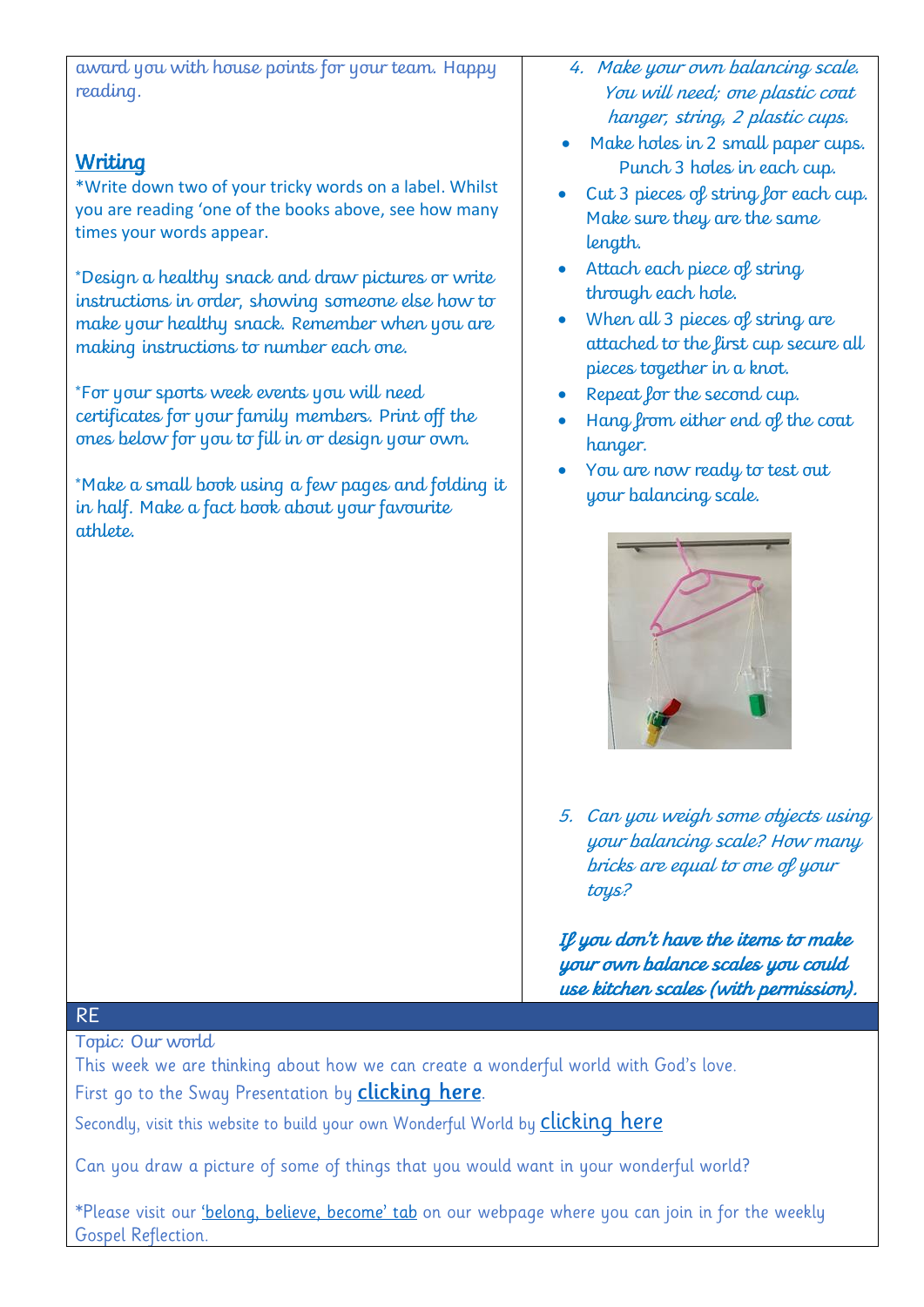### PSHE

This week we are thinking about how we are grateful for the things that other people do for us. You could be grateful to your parents for looking after you. You could be grateful to God for giving us this amazing world full of wonderful things.

You could be grateful to your friends for making you laugh and playing funny games with you.

Click on the link below which has a retelling of 'The Smartest Giant In Town' by Julia Donaldson **[click on this link](https://sway.office.com/x8Am2WvVXk5lbdm2?ref=Link)**. At the end of the story the animals all made George a card to show him how grateful they were. Perhaps you would like to do the same for someone special.

Take a photo or draw a picture of something that you are grateful for and then upload it to Tapestry to tell us why you are grateful.

Go to this **BBC Sounds link** and listen to how we can dance and move just like George in the story.

#### Theme of the Week: Sport's week



 Timer challenge! Set a minute on the timer and choose an activity to try. For example-star jumps, squats, hopping bunny hops. Count how many times you can carry out the activity in 1

minute. Have a competition in your house, who can do the most? You could try the activity at the beginning of the week and at the end of the

week.

- How many more could you do in a minute by the end of the week?
- Create an obstacle course in the garden or around the house. Here are some ideas.





 You could create your own skittles set and use it to play a game:



- Design a PE kit, use different colours patterns and designs. There is a template below.
- Play a sports game in the garden, keep a tally of the score and add up the score together.
- Can you run from one side of the garden or room whilst counting in 5's (run to one end and shout '5' then back again shout '10' etc.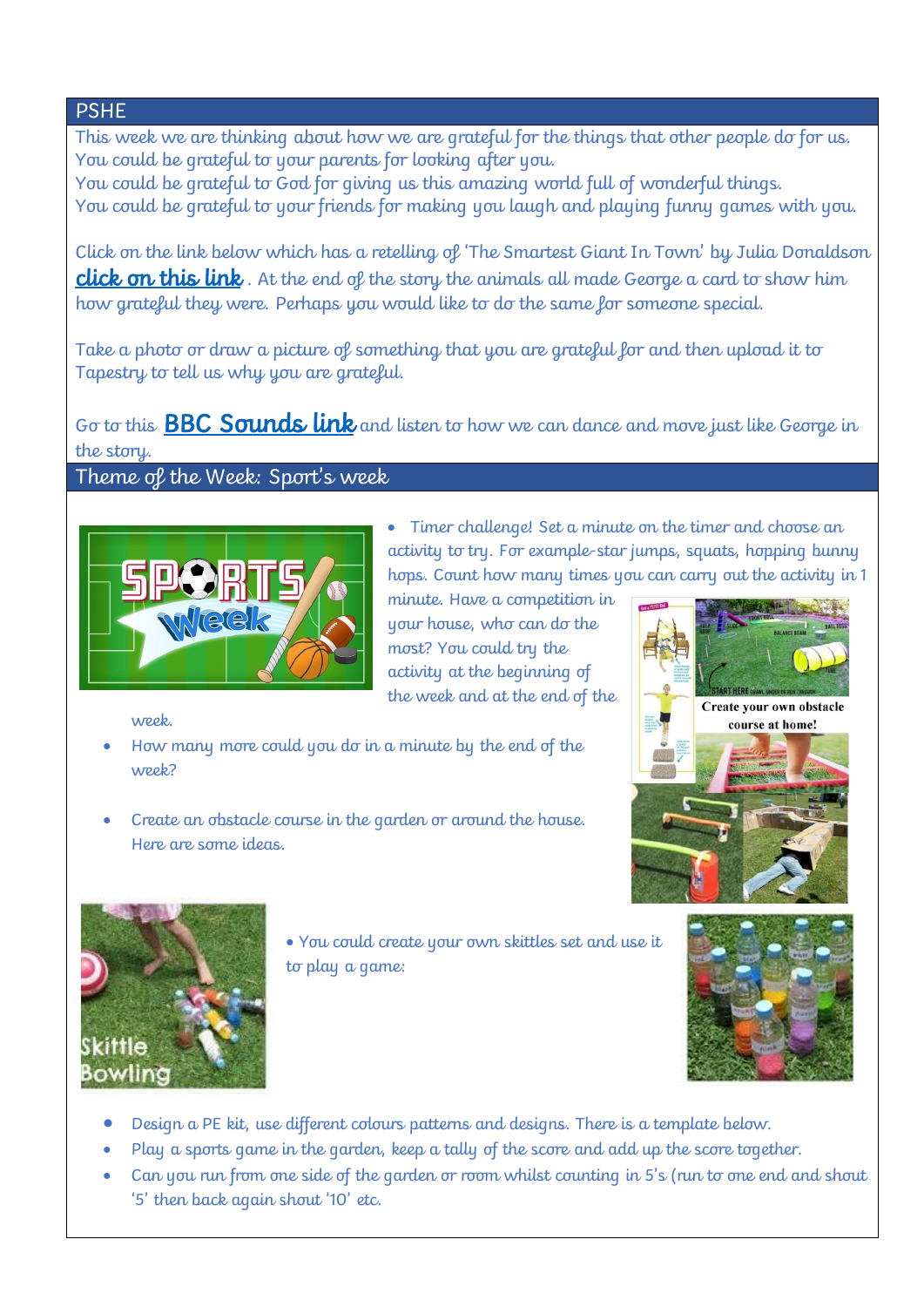## Other Learning Activities for this week

Be active – Visit [CBeebies iplayer](https://www.bbc.co.uk/iplayer/episode/m000k4w2/otis-boogie-beebies-series-1-11-up-down-and-around) and join in with Oti Mbuse

Be kind – to your family. Do something kind for someone who you live with today. You could help a grown up with a job at home. Can you help to keep you toys or bedroom tidy?

Take note – of nature. Has the summer sunshine from last week helped any of the flowers near where you live grow? Are there any new buds or flowers growing on the trees? Is the grass longer?

Connect -To each other. Work together to play a game of catch, bat and ball or play tennis together. You could fill up a balloon with water to play water balloon catch if it's a hot day outside!

**Learn** – and play a new sport together. Can you teach your child a new sports game? Explain how the rules work and the skills needed to play.

We hope you enjoy your learning suggestions this week. We hope you are all well and thank you for all your support. Please continue to share your learning with us on Tapestry. It is a great way for us to see how you are all doing and add to your child's learning journal. Best wishes Mrs Hynd, Mrs White and Mrs Garbutt.

#### **Phonics**

| <b>+ 10</b> | hr    | str.   |
|-------------|-------|--------|
| trick       | brick | string |
|             |       |        |
|             |       |        |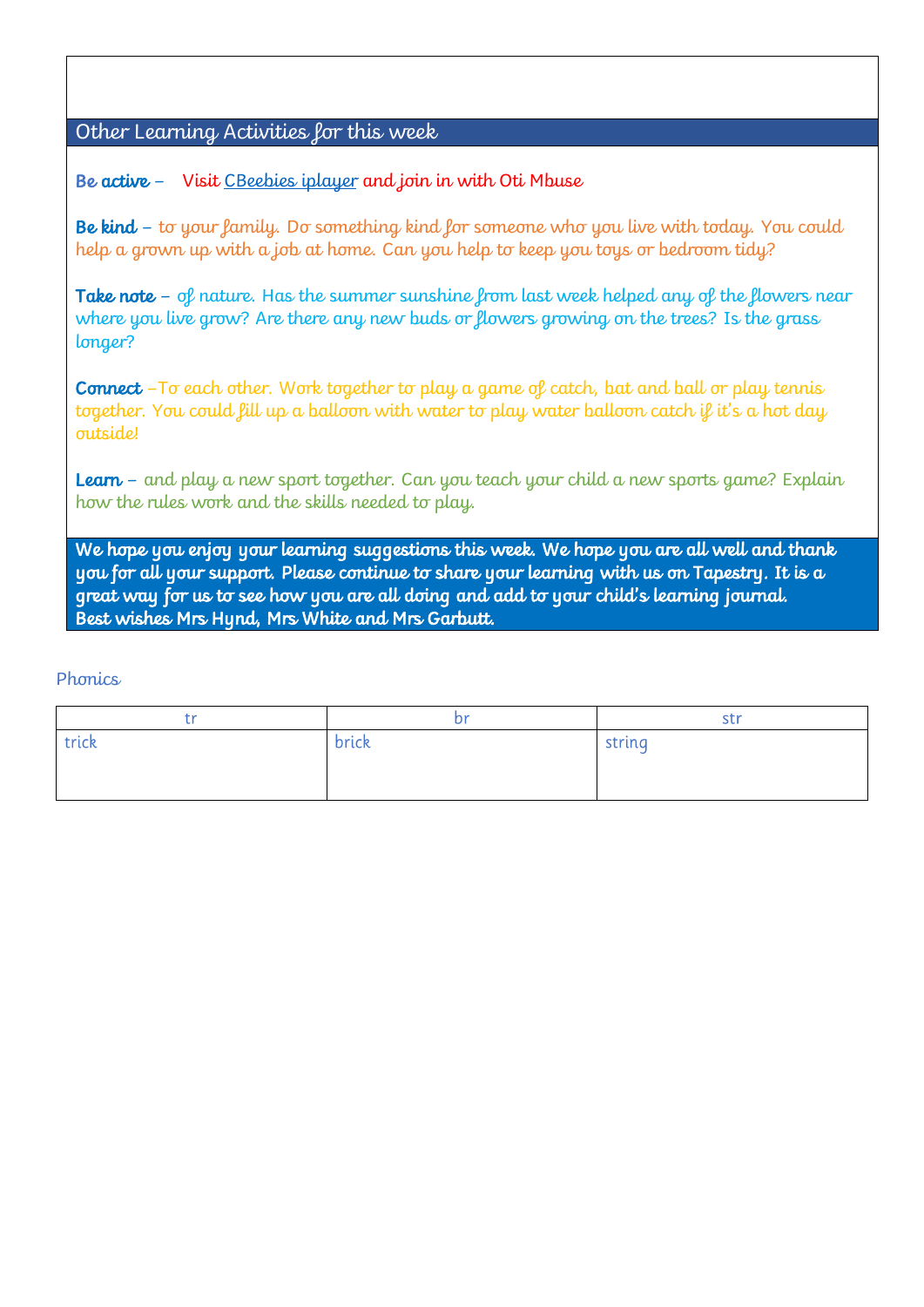